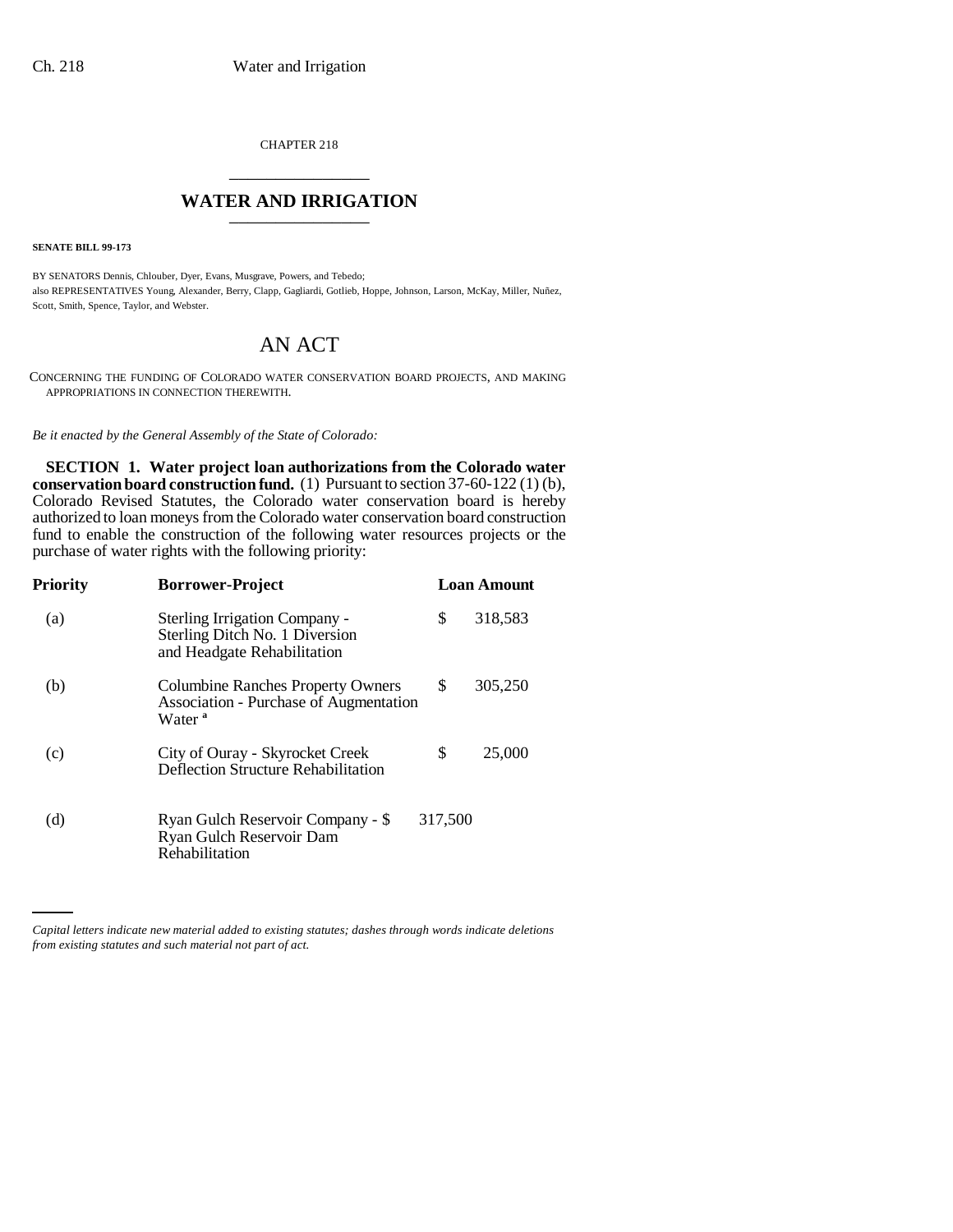|     | Water and Irrigation                                                                        |   | Ch. 218      |
|-----|---------------------------------------------------------------------------------------------|---|--------------|
| (e) | Leroux Creek Water Users<br><b>Association - Carl Smith Reservoir</b><br>Dam Rehabilitation | S | 1,250,000    |
| (f) | Consolidated Mutual Water<br>Company - Fortune Reservoir                                    |   | \$10,000,000 |
| (g) | Pine River Canal Company -<br>Tunnel Hill Project                                           | S | 243,700      |
|     | Total                                                                                       |   | 12,460,033   |

<sup>a</sup> This loan is to refinance a water project wholly or partially completed.

(2) The Colorado water conservation board may make loans for the construction of the projects specified in subsection (1) of this section from such moneys as are or may hereafter become available to the Colorado water conservation board construction fund. Said loans shall be in the amounts listed in subsection (1) of this section plus or minus such amounts, if any, as may be justified by reason of ordinary fluctuations in construction costs as indicated by the engineering cost indices applicable to the types of construction required for each project or as may be justified by reason of changes in the plans for a project due to differing or unforeseen site conditions, errors or omissions in the plans and specifications, changes instituted by regulatory agencies, or changes in material quantities beyond contract limits.

(3) Pursuant to section 37-60-120 (1), Colorado Revised Statutes, the board shall require such terms and conditions in such contracts as will ensure repayment of funds made available by it. The board shall not disburse any moneys for any loan authorized by subsection (1) of this section unless and until it is satisfied, at its sole discretion, that the recipient of any such loan will be able to make repayment pursuant to the terms and conditions established by the board and by subsection (1) of this section.

**SECTION 2. Water project loan authorizations from the severance tax trust fund perpetual base account.** (1) Pursuant to section 39-29-109 (1) (a) (I), Colorado Revised Statutes, the Colorado water conservation board is hereby authorized to loan moneys from the severance tax trust fund perpetual base account to enable the construction of the following water resources projects with the following priority:

| <b>Priority</b> | <b>Borrower-Project</b>                                                                        | <b>Loan Amount</b> |
|-----------------|------------------------------------------------------------------------------------------------|--------------------|
| (a)             | Ute Water Conservancy District - \$ 7,000,000<br>Plateau Creek Pipeline Replacement<br>Project |                    |
|                 | Total                                                                                          | 7,000,000          |

(2) The Colorado water conservation board may make loans for the construction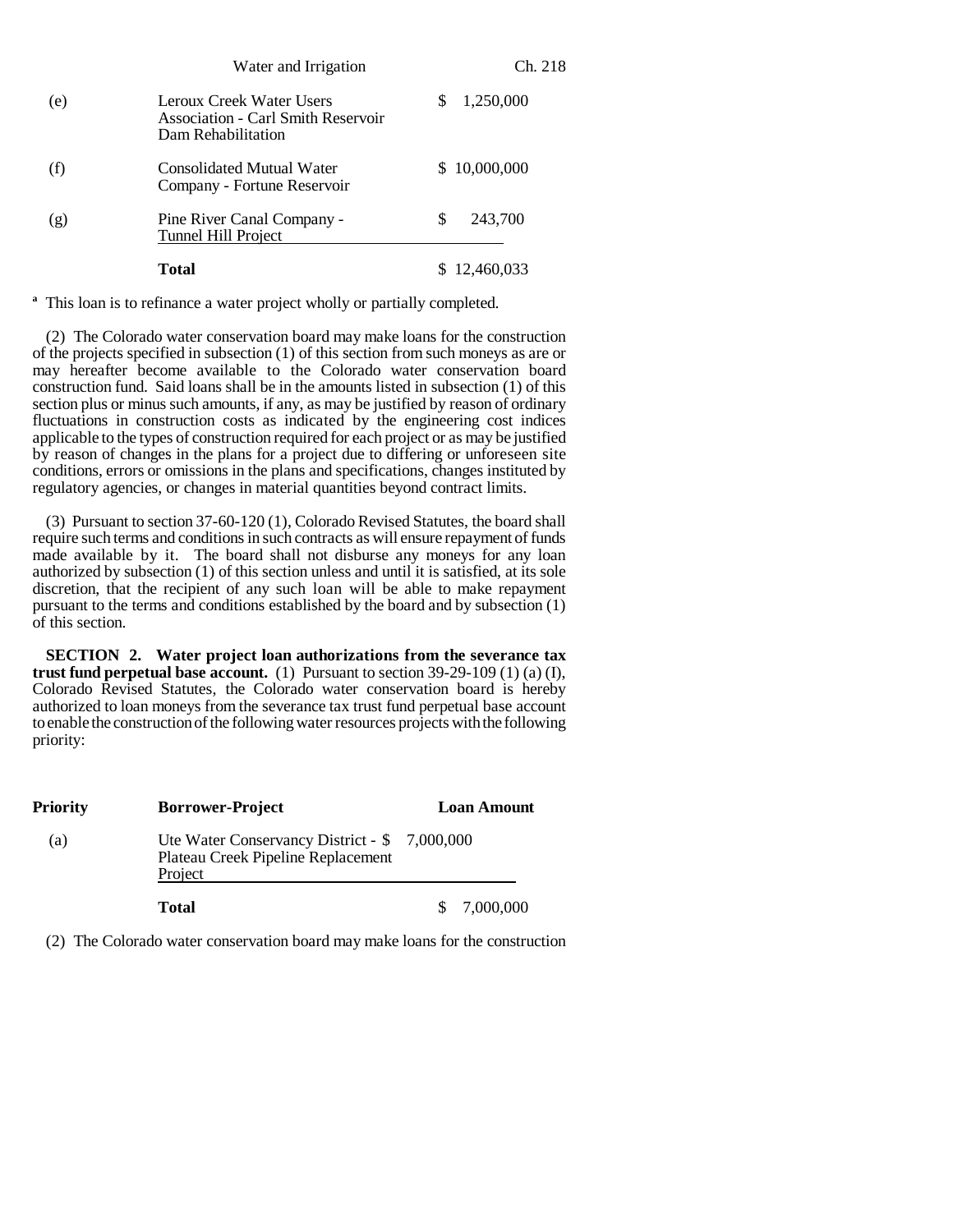## Ch. 218 Water and Irrigation

of the projects specified in subsection (1) of this section from such moneys as are or may hereafter become available to the severance tax trust fund perpetual base account. Said loans shall be in the amounts listed in subsection (1) of this section plus or minus such amounts, if any, as may be justified by reason of ordinary fluctuations in construction costs as indicated by the engineering cost indices applicable to the types of construction required for each project or as may be justified by reason of changes in the plans for a project due to differing or unforeseen site conditions, errors or omissions in the plans and specifications, changes instituted by regulatory agencies, or changes in material quantities beyond contract limits.

(3) Pursuant to section 37-60-120 (1), Colorado Revised Statutes, the board shall require such terms and conditions in such contracts as will ensure repayment of funds made available by it. The board shall not disburse any moneys for any loan authorized by subsection (1) of this section unless and until it is satisfied, at its sole discretion, that the recipient of any such loan will be able to make repayment pursuant to the terms and conditions established by the board and by subsection (1) of this section.

**SECTION 3. Increases to prior authorized water project loans.** Pursuant to section 37-60-122 (1) (b), Colorado Revised Statutes, the Colorado water conservation board is hereby authorized to loan moneys to enable or continue the construction of the following previously authorized water resources projects:

| <b>Borrower-Project Authority</b>                                                       | Prior      | Prior<br>Amount | <b>Increase</b>         | <b>Revised</b><br>Amount            |
|-----------------------------------------------------------------------------------------|------------|-----------------|-------------------------|-------------------------------------|
| City of Loveland - HB 98-1189<br>Green Ridge Glade<br>Reservoir Enlargement             |            |                 |                         | \$2,000,000 \$3,000,000 \$5,000,000 |
| City of Sterling -<br>Pawnee Creek<br>Flood Control Project                             | HB 98-1189 | \$              | 550,000 \$ 610,000      | \$1,160,000                         |
| Ute Water<br>Conservancy<br>District - Plateau<br>Creek Pipeline<br>Replacement Project | SB 88-30   |                 | \$8,000,000 \$2,600,000 | \$10,600,000                        |
| North<br>Poudre<br>Irrigation<br>Company -<br>System<br>Rehabilitation                  | HB 98-1189 | \$              | 500,000 \$1,107,000     | \$1,607,000                         |

**Totals** \$11,050,000 \$7,317,000 \$18,367,000

**SECTION 4. Decreases to prior authorized water project loans.**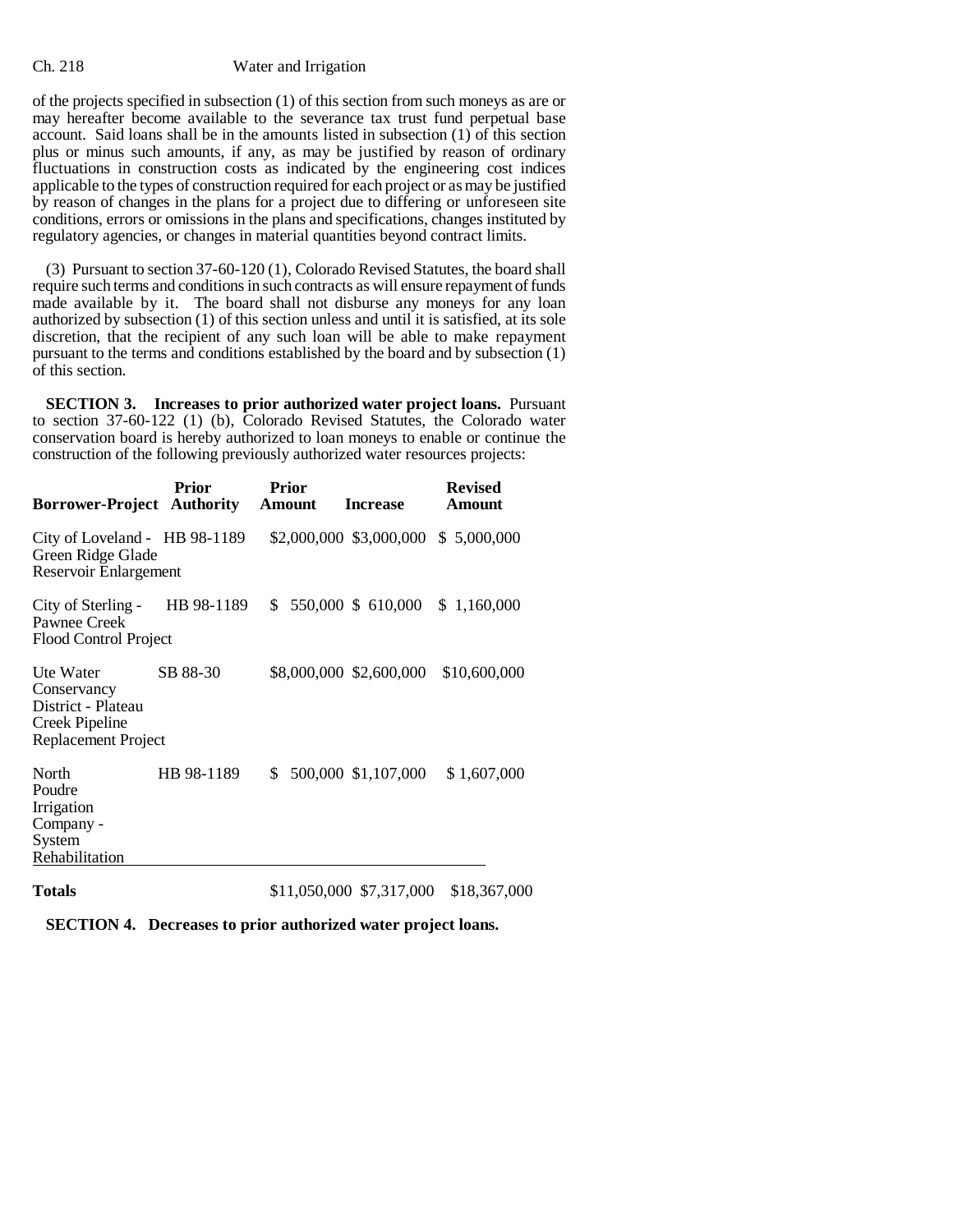Water and Irrigation Ch. 218

| <b>Borrower-Project</b>                                                                     | <b>Prior</b><br><b>Authority</b> | <b>Prior</b><br><b>Amount</b> | <b>Decrease</b>         | <b>Amount</b><br>Remaining |
|---------------------------------------------------------------------------------------------|----------------------------------|-------------------------------|-------------------------|----------------------------|
| City of Broomfield<br>- Great Western<br>Dam Rehab.                                         | HB 95-1155 \$3,000,000           |                               | \$3,000,000             | \$0                        |
| San Miguel Water HB 85-1042 \$7,500,000<br><b>Conservancy District</b><br>Project - Phase 2 |                                  | \$7,500,000                   | \$0                     |                            |
| Lone Cone<br>Reservoir                                                                      |                                  | HB 85-1042 \$1,012,500        | \$1,012,500             | \$0                        |
| Melvin L. Thiebaud<br>- Eureka Dam No. 1<br>Rehab. and Enlargement                          | HB 95-1155                       | \$<br>18,750                  | \$<br>18,750            | \$0                        |
| Pine River<br>Irrigation Co.                                                                | SB 92-87                         | 190,000<br>\$                 | \$190,000               | \$0                        |
| Town of New<br>Castle - Raw Water<br>Pipeline Rehab.                                        | SB 96-153                        | \$                            | 266,500 \$ 266,500      | \$0                        |
| City of Greeley -<br><b>Twin Lakes Dam</b><br>Rehabilitation                                | HB 98-1189                       | S.                            | 787,500 \$ 787,500      | \$0                        |
| Purgatoire River<br><b>Water Conservancy</b><br>District - Trinidad<br>Project Refinance    | HB 98-1189                       |                               | \$1,000,000 \$1,000,000 | \$0                        |
| Leroux Creek<br>Water Users Assoc.<br>- Rehabilitate and/or<br>enlarge four reservoirs      | HB 95-1155                       | \$                            | 150,000 \$ 150,000      | \$0                        |
| <b>Highline Buzzard</b><br>Ditch Co. - Convert<br>Ditch to Pipeline                         | SB 94-029                        | \$<br>50,000                  | \$50,000                | \$0                        |
| Ortiz Ditch<br>Company Rehab.<br><b>Ortiz Diversion Structure</b>                           | HB 95-1155                       | 20,000<br>\$                  | $$20,000$$ \$0          |                            |
| City of Fort Lupton<br>- Drill new                                                          | HB95-1155                        | \$<br>354,000                 | \$                      | 354,000 \$0                |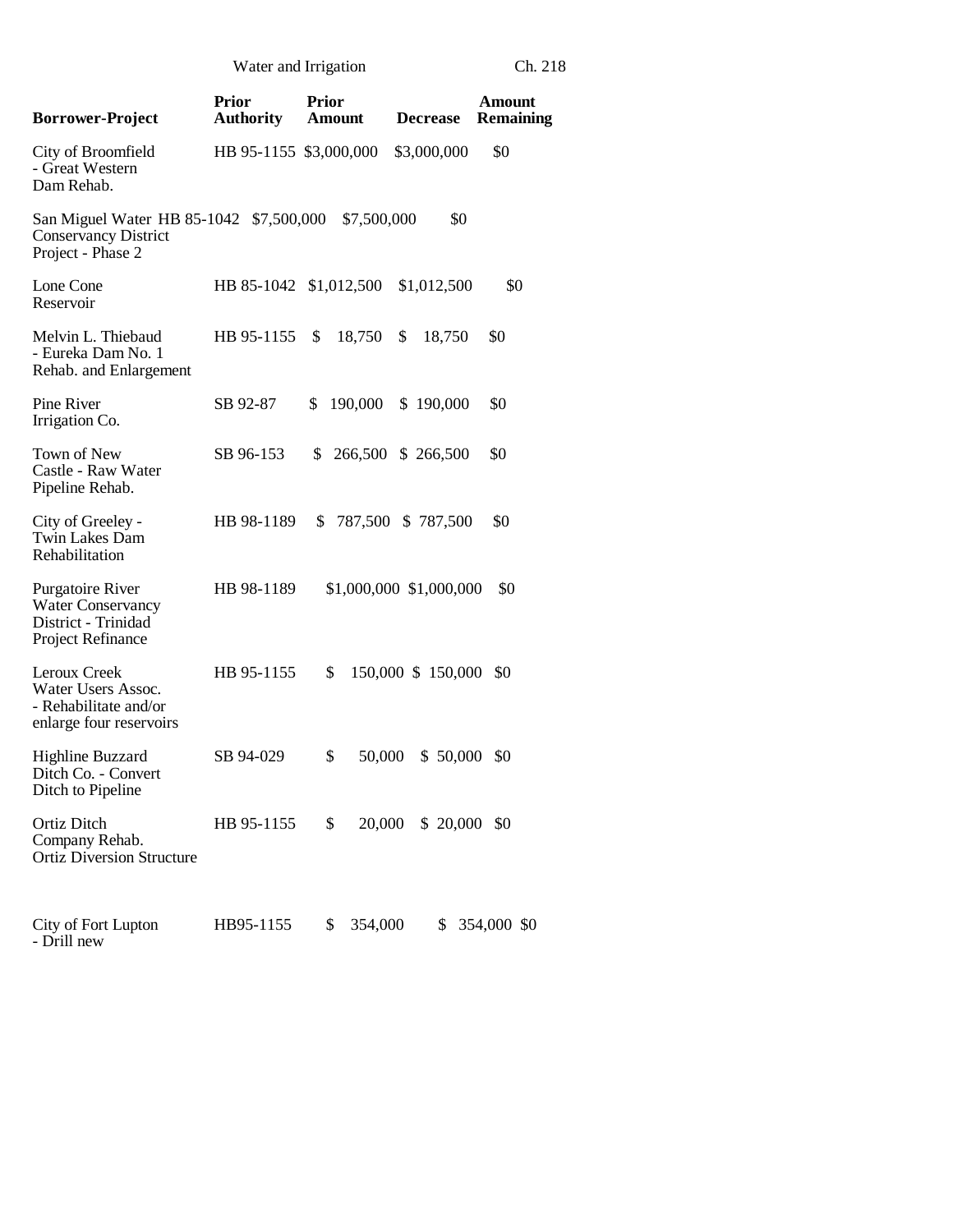municipal wells

### **Totals** \$14,349,250 \$14,349,250 \$0

**SECTION 5. Rio Grande decision support system - appropriation.** (1) The Colorado water conservation board is hereby authorized to continue design and implementation of a decision support system for the Rio Grande basin, including development of the necessary data and databases, models, and user tools, and to acquire, operate, and maintain the associated computer hardware and software.

(2) In addition to any other appropriation, there is hereby appropriated, out of any moneys in the Colorado water conservation board construction fund not otherwise appropriated, to the Colorado water conservation board, the sum of two million nine hundred eighty-three thousand three hundred eighty dollars (\$2,983,380), or so much thereof as may be necessary, for contract years two and three to retain one or more contractors to continue to develop and design the Rio Grande decision support system and for the continued implementation of this section.

(3) In addition to any other appropriation, there is hereby appropriated, out of any moneys in the Colorado water conservation board construction fund not otherwise appropriated, to the Colorado water conservation board, for the fiscal year beginning July 1, 1999, the sum of one hundred thousand dollars (\$100,000) and 1.0 FTE, or so much thereof as may be necessary, to retain a contractor to manage the design of the Rio Grande decision support system.

(4) In addition to any other appropriation, there is hereby appropriated, out of any moneys in the Colorado water conservation board construction fund not otherwise appropriated, to the Colorado water conservation board for allocation to the division of water resources, for the fiscal year beginning July 1, 1999, the sum of seventy-five thousand dollars (\$75,000) and 1.5 FTE, or so much thereof as may be necessary, for water commissioner staff support to cross reference and check the quality of well data for the continued implementation of this section.

(5) The amounts appropriated in this section are in addition to amounts appropriated previously for the Rio Grande decision support system. The moneys appropriated in subsection (2) of this section for the Rio Grande decision support system shall remain available for the designated purposes until the project is completed.

**SECTION 6. Satellite monitoring system maintenance - appropriation.** In addition to any other appropriation, there is hereby appropriated, out of any moneys in the Colorado water conservation board construction fund not otherwise appropriated, to the Colorado water conservation board for allocation to the division of water resources, for the fiscal year beginning July 1, 1999, the sum of one hundred twenty thousand dollars (\$120,000), or so much thereof as may be necessary, for the maintenance of the satellite monitoring system established and operated pursuant to section 37-80-102 (10), Colorado Revised Statutes.

**SECTION 7. Arkansas river multi-objective management plan continuation - appropriation.** (1) The Colorado water conservation board is hereby authorized to expand the scope of work of the previously authorized Arkansas river channel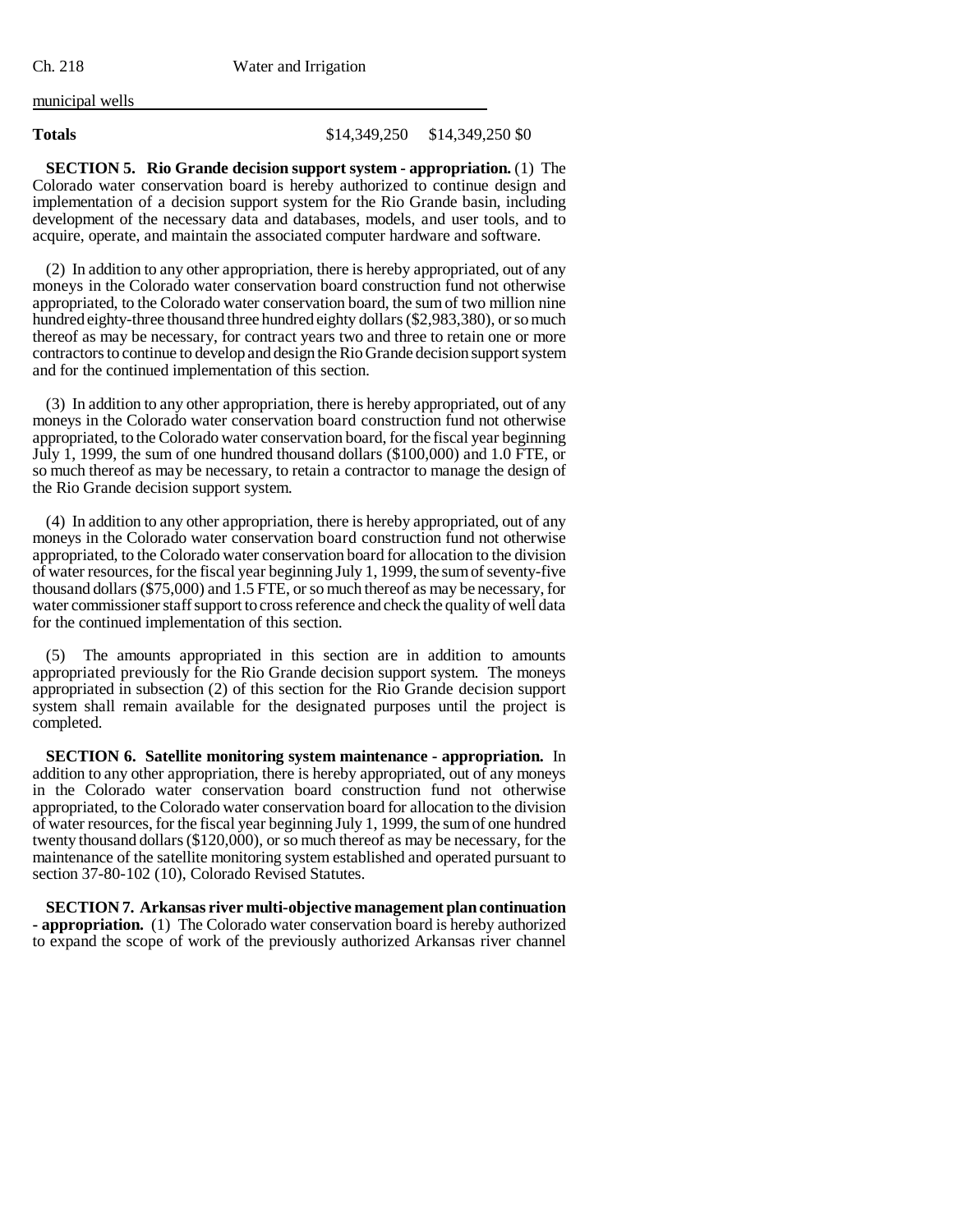Water and Irrigation Ch. 218

restoration study and continue to cooperate and contract for services with the U.S. army corps of engineers, Albuquerque District, or other contractors, and continue development of a multi-objective management plan for the Arkansas river for the stream reach from Pueblo to the Colorado-Kansas state line.

(2) In addition to any other appropriation, there is hereby appropriated, out of any moneys in the Colorado water conservation board construction fund not otherwise appropriated, to the Colorado water conservation board, the sum of forty thousand dollars (\$40,000), or so much thereof as may be necessary, to continue the Arkansas river multi-objective management plan.

(3) The amount appropriated in this section is in addition to the amount appropriated previously for the Arkansas river channel restoration study. The moneys appropriated in subsection (2) of this section shall remain available for the designated purposes until the project is completed.

**SECTION 8. Imaging system for construction fund project records appropriation.** (1) In addition to any other appropriation, there is hereby appropriated, out of any moneys in the Colorado water conservation board construction fund not otherwise appropriated, to the Colorado water conservation board, the sum of two hundred seventy thousand dollars (\$270,000), or so much thereof as may be necessary, to participate in the department of natural resources electronic document imaging system in order to improve maintenance of construction fund loan records and to develop a reliable, centralized records management system.

(2) The moneys appropriated in subsection (1) of this section shall remain available for the designated purposes until the project is completed.

**SECTION 9. South Platte river decision support system feasibility study appropriation.** (1) The Colorado water conservation board is hereby authorized to initiate a study of the scope of the design, implementation, and long-term maintenance of a decision support system for the South Platte river basin. The plan for the scoping study shall be developed by the board in consultation with a technical advisory committee consisting of water users interested in the South Platte river basin in Colorado.

(2) In addition to any other appropriation, there is hereby appropriated, out of any moneys in the Colorado water conservation board construction fund not otherwise appropriated, to the Colorado water conservation board, the sum of one hundred thousand dollars (\$100,000), or so much thereof as may be necessary, to consult with the technical advisory committee, to retain one or more contractors to conduct the scoping study for the development of a South Platte river basin decision support system and prepare a report summarizing this study, and for the continued implementation of this section.

(3) The moneys appropriated in subsection (2) of this section shall remain available for the designated purposes until the project is completed.

**SECTION 10. Rio Grande headwaters restoration project - appropriation.** (1) The Colorado water conservation board is hereby authorized to initiate a detailed cooperative planning investigation of the Rio Grande river from the vicinity of the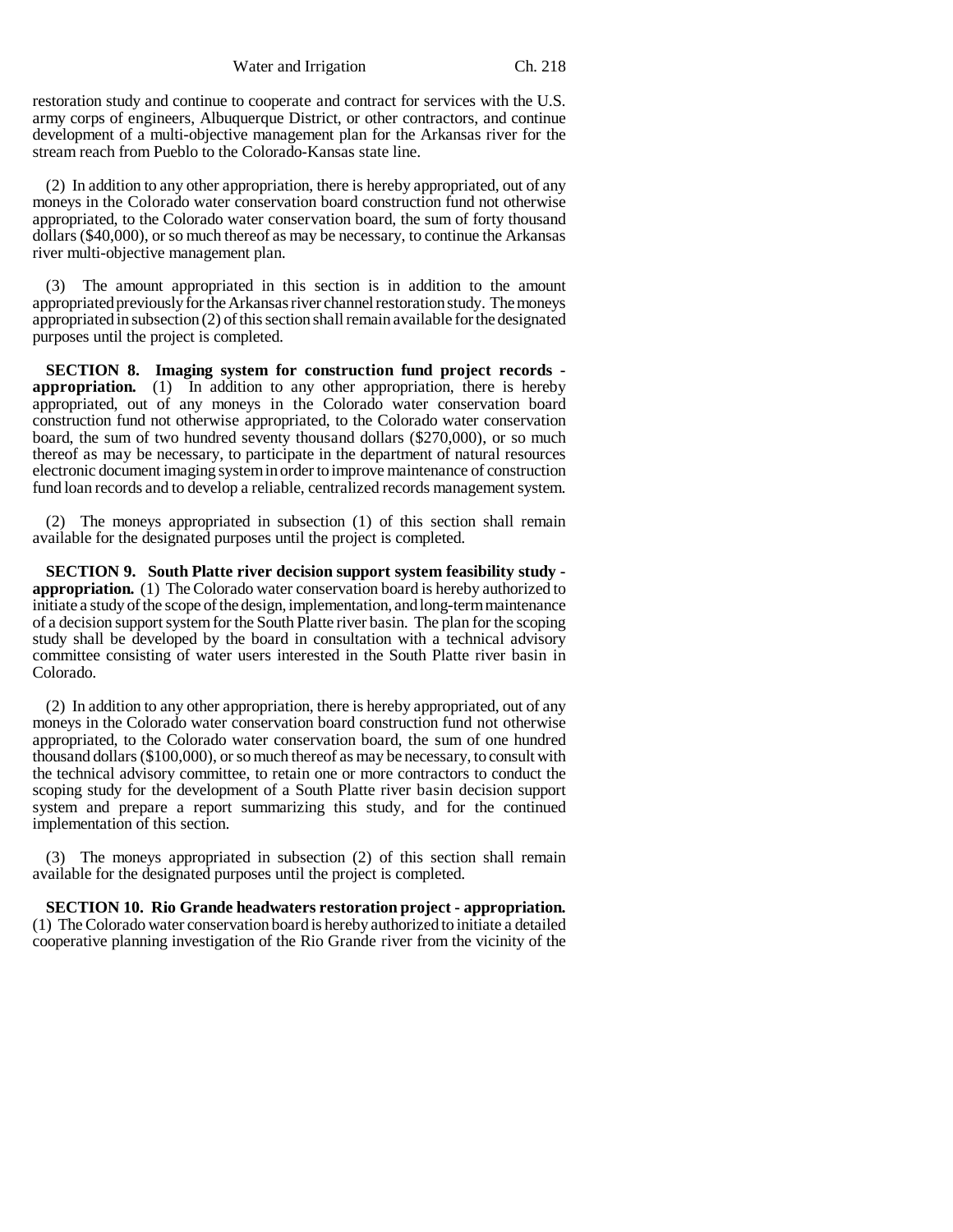#### Ch. 218 Water and Irrigation

southern boundary of Alamosa county to near South Fork, Rio Grande county, Colorado. The purposes of the investigation will be to evaluate the feasibility of various restoration projects to improve channel conveyance capacity, reduce vulnerability to flood damages, improve water diversion, restore riparian habitat, and facilitate delivery of interstate compact commitments. The scope of work for the planning investigation shall be developed by the board in consultation with a technical advisory committee consisting of water users interested in the Rio Grande basin in Colorado.

(2) In addition to any other appropriation, there is hereby appropriated, out of any moneys in the Colorado water conservation board construction fund not otherwise appropriated, to the Colorado water conservation board for allocation to the San Luis Valley Water Conservancy District, the sum of two hundred thousand dollars (\$200,000), or so much thereof as may be necessary, to consult with the technical advisory committee, to retain one or more contractors to conduct the feasibility investigation for the project and prepare a report summarizing this investigation, and for the continued implementation of this section.

(3) The moneys appropriated in subsection (2) of this section shall remain available for the designated purposes until the project is completed.

**SECTION 11. Arkansas river basin water and storage needs assessment phase II - appropriation.** (1) In addition to any other appropriation, there is hereby appropriated, out of any moneys in the Colorado water conservation board construction fund not otherwise appropriated, to the Colorado water conservation board for allocation to the southeastern Colorado water and storage needs assessment enterprise, the sum of twenty-five thousand dollars (\$25,000), or so much thereof as may be necessary, to assist in the development of a storage options plan as part of phase II of the Arkansas river basin water and storage needs assessment.

(2) The moneys appropriated in subsection (1) of this section shall remain available for the designated purposes until the project is completed.

**SECTION 12.** Section 5 of chapter 117, Session Laws of Colorado 1995, is amended to read:

**Section 5. Purgatoire River Transit Loss Investigation - appropriation.** The Colorado water conservation board is hereby authorized to expend up to sixty thousand dollars (\$60,000) from the Colorado water conservation board construction fund for an investigation and assessment of transit times and losses associated with releases of water from the Trinidad Reservoir in and along the Purgatoire River to its confluence with the Arkansas River, TO COOPERATE IN A STUDY OF DITCH SYSTEM LOSSES AND IRRIGATION EFFICIENCIES WITHIN THE PURGATOIRE RIVER WATER CONSERVANCY DISTRICT, and FOR related expenses.

**SECTION 13.** 37-60-122.7 (4), Colorado Revised Statutes, is amended, and the said 37-60-122.7 is further amended BY THE ADDITION OF A NEW SUBSECTION, to read:

**37-60-122.7. Small project loan account - feasibility study small grant account - creation.** (4) The moneys in the small project loan account are hereby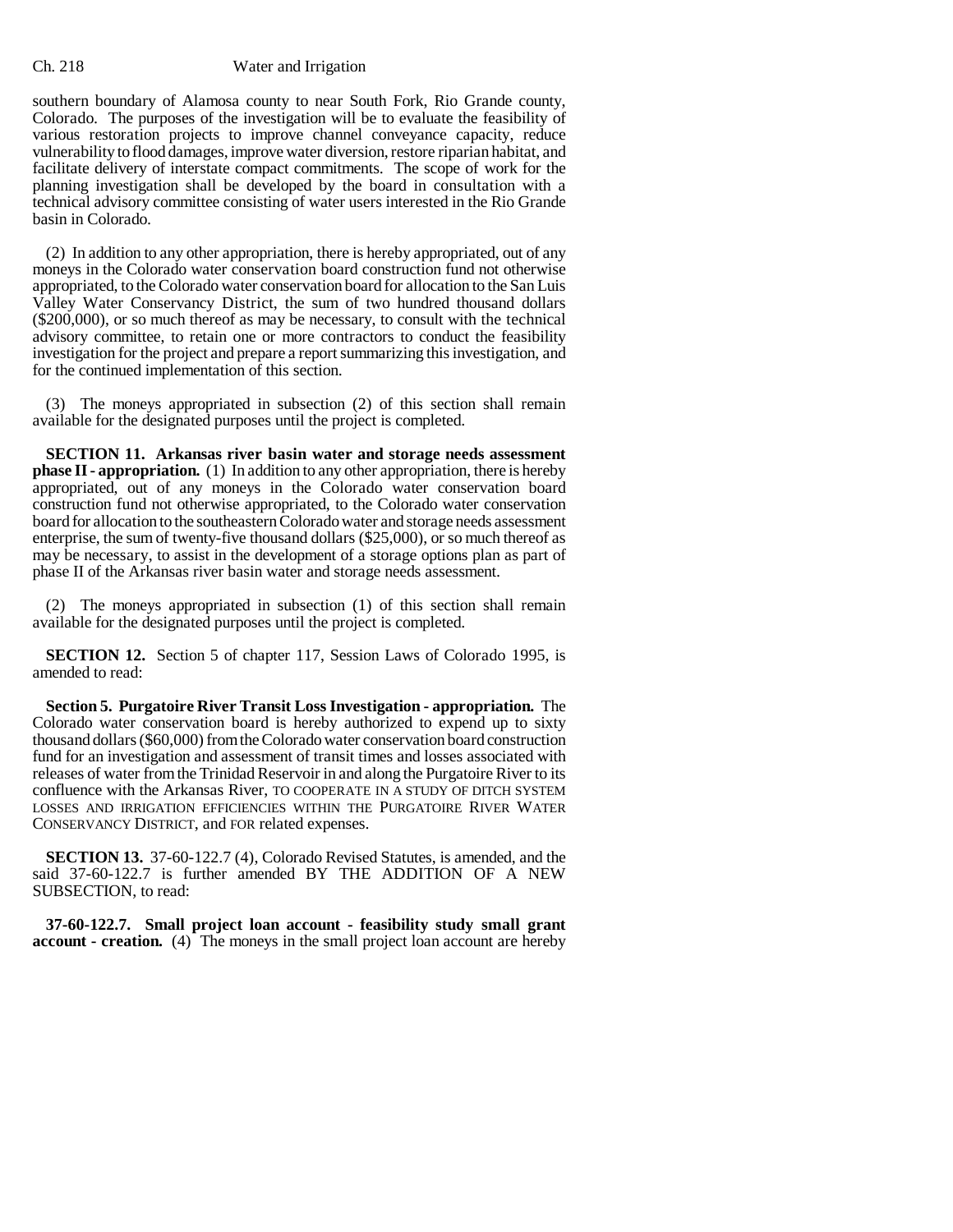Water and Irrigation Ch. 218

continuously appropriated to the board for loans in compliance with SUBSECTIONS (1) TO (3) OF this section. All interest derived from the investment of moneys in the small project loan account shall be credited to the Colorado Water conservation board construction fund. Any balance remaining in the small project loan account at the end of any fiscal year shall remain in the account and shall not revert to the Colorado water conservation board construction fund.

(5) (a) THERE IS HEREBY CREATED IN THE STATE TREASURY AS PART OF THE COLORADO WATER CONSERVATION BOARD CONSTRUCTION FUND THE FEASIBILITY STUDY SMALL GRANT ACCOUNT FOR THE PURPOSE OF MAKING SMALL GRANTS TO HELP PAY THE COSTS OF PREPARING WATER PROJECT FEASIBILITY STUDIES. THE COLORADO WATER CONSERVATION BOARD SHALL APPROVE SMALL FEASIBILITY STUDY GRANTS BASED SOLELY ON CRITERIA ADOPTED BY THE BOARD.

(b) THE STATE TREASURER IS HEREBY AUTHORIZED AND DIRECTED TO TRANSFER TWO HUNDRED THOUSAND DOLLARS FROM THE COLORADO WATER CONSERVATION BOARD CONSTRUCTION FUND TO THE FEASIBILITY STUDY SMALL GRANT ACCOUNT. THE MONEYS IN THE FEASIBILITY STUDY SMALL GRANT ACCOUNT ARE HEREBY CONTINUOUSLY APPROPRIATED TO THE BOARD FOR GRANTS IN COMPLIANCE WITH THIS SUBSECTION (5). ALL INTEREST DERIVED FROM THE INVESTMENT OF MONEYS IN THE FEASIBILITY STUDY SMALL GRANT ACCOUNT SHALL BE CREDITED TO THE COLORADO WATER CONSERVATION BOARD CONSTRUCTION FUND. ANY BALANCE REMAINING IN THE FEASIBILITY STUDY SMALL GRANT ACCOUNT AT THE END OF ANY FISCAL YEAR SHALL REMAIN IN THE ACCOUNT AND SHALL NOT REVERT TO THE COLORADO WATER CONSERVATION BOARD CONSTRUCTION FUND.

**SECTION 14. Repeal.** 37-60-121.1 (2) (b), Colorado Revised Statutes, is repealed as follows:

**37-60-121.1. Reserved rights litigation fund.** (2) (b) Notwithstanding any provision of paragraph (a) of this subsection (2) to the contrary, on July 1, 1998, the state treasurer shall deduct one million dollars from the reserved rights litigation fund and transfer such sum to the capital account of the species conservation trust fund created in section 24-33-111 (2), C.R.S.

**SECTION 15.** 37-60-121 (2.5), Colorado Revised Statutes, is amended BY THE ADDITION OF A NEW PARAGRAPH to read:

**37-60-121. Colorado water conservation board construction fund - creation of - nature of fund - funds for investigations - contributions - use for augmenting the general fund.** (2.5) (f) NOTWITHSTANDING ANY PROVISION OF PARAGRAPH (a) OF THIS SUBSECTION (2.5) TO THE CONTRARY, ON JULY 1, 1999, THE STATE TREASURER SHALL DEDUCT ONE MILLION DOLLARS FROM THE LITIGATION ACCOUNT AND TRANSFER SUCH SUM TO THE CAPITAL ACCOUNT OF THE SPECIES CONSERVATION TRUST FUND CREATED IN SECTION 24-33-111 (2), C.R.S.

**SECTION 16. Cherry Creek reservoir flood safety investigation appropriation.** (1) The Colorado water conservation board is hereby authorized to expend up to seventy-five thousand dollars (\$75,000) in cooperation with the national weather service, the U.S. army corps of engineers, other state agencies, and agencies of local governments to match nonstate funding for a technical evaluation and public